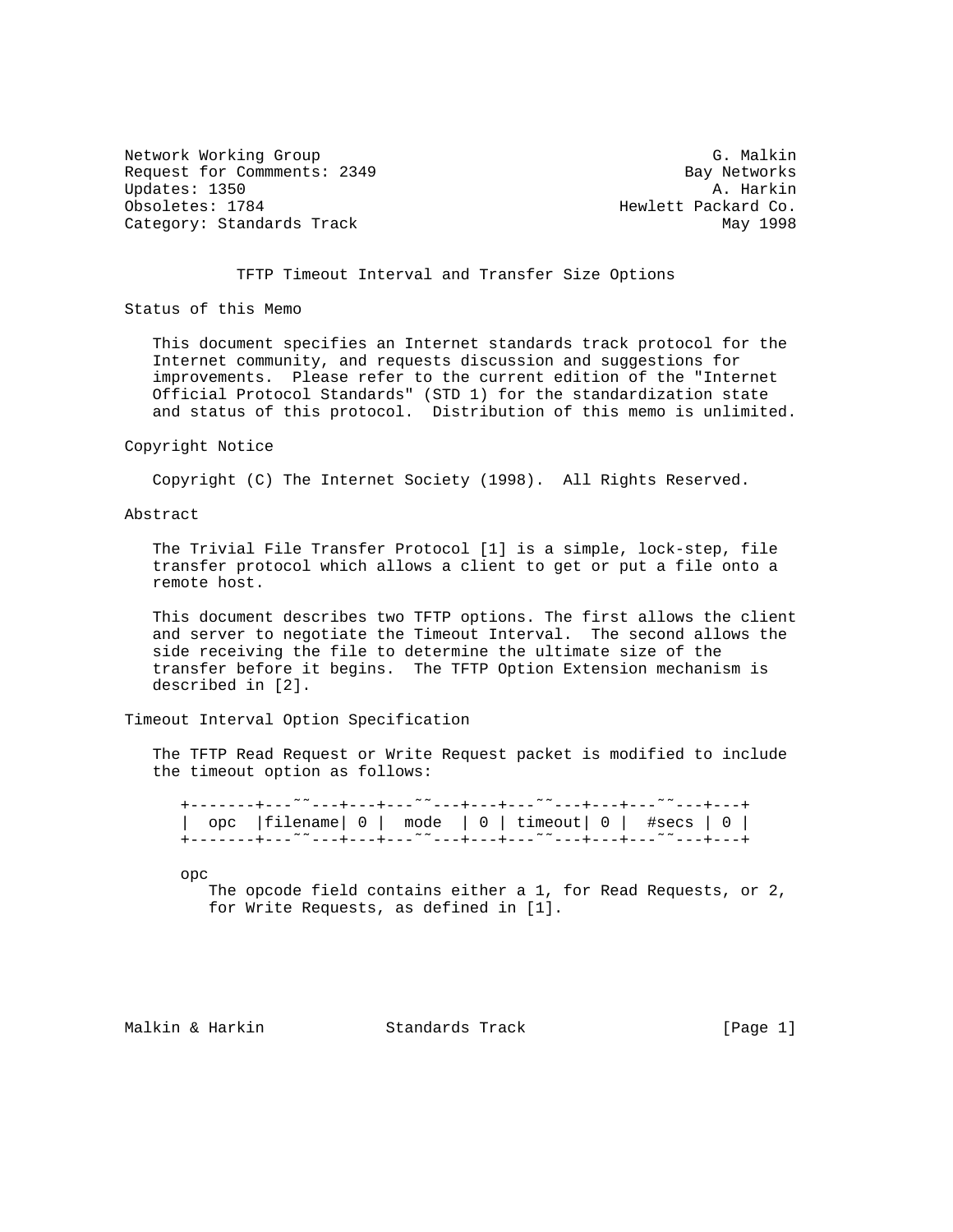filename The name of the file to be read or written, as defined in [1]. This is a NULL-terminated field.

mode

 The mode of the file transfer: "netascii", "octet", or "mail", as defined in [1]. This is a NULL-terminated field.

timeout

 The Timeout Interval option, "timeout" (case in-sensitive). This is a NULL-terminated field.

#secs

 The number of seconds to wait before retransmitting, specified in ASCII. Valid values range between "1" and "255" seconds, inclusive. This is a NULL-terminated field.

For example:

 is a Read Request, for the file named "foobar", in octet (binary) transfer mode, with a timeout interval of 1 second.

 If the server is willing to accept the timeout option, it sends an Option Acknowledgment (OACK) to the client. The specified timeout value must match the value specified by the client.

# Transfer Size Option Specification

 The TFTP Read Request or Write Request packet is modified to include the tsize option as follows:

 +-------+---˜˜---+---+---˜˜---+---+---˜˜---+---+---˜˜---+---+ | opc |filename| 0 | mode | 0 | tsize | 0 | size | 0 | +-------+---˜˜---+---+---˜˜---+---+---˜˜---+---+---˜˜---+---+

opc

 The opcode field contains either a 1, for Read Requests, or 2, for Write Requests, as defined in [1].

filename

 The name of the file to be read or written, as defined in [1]. This is a NULL-terminated field.

Malkin & Harkin Standards Track [Page 2]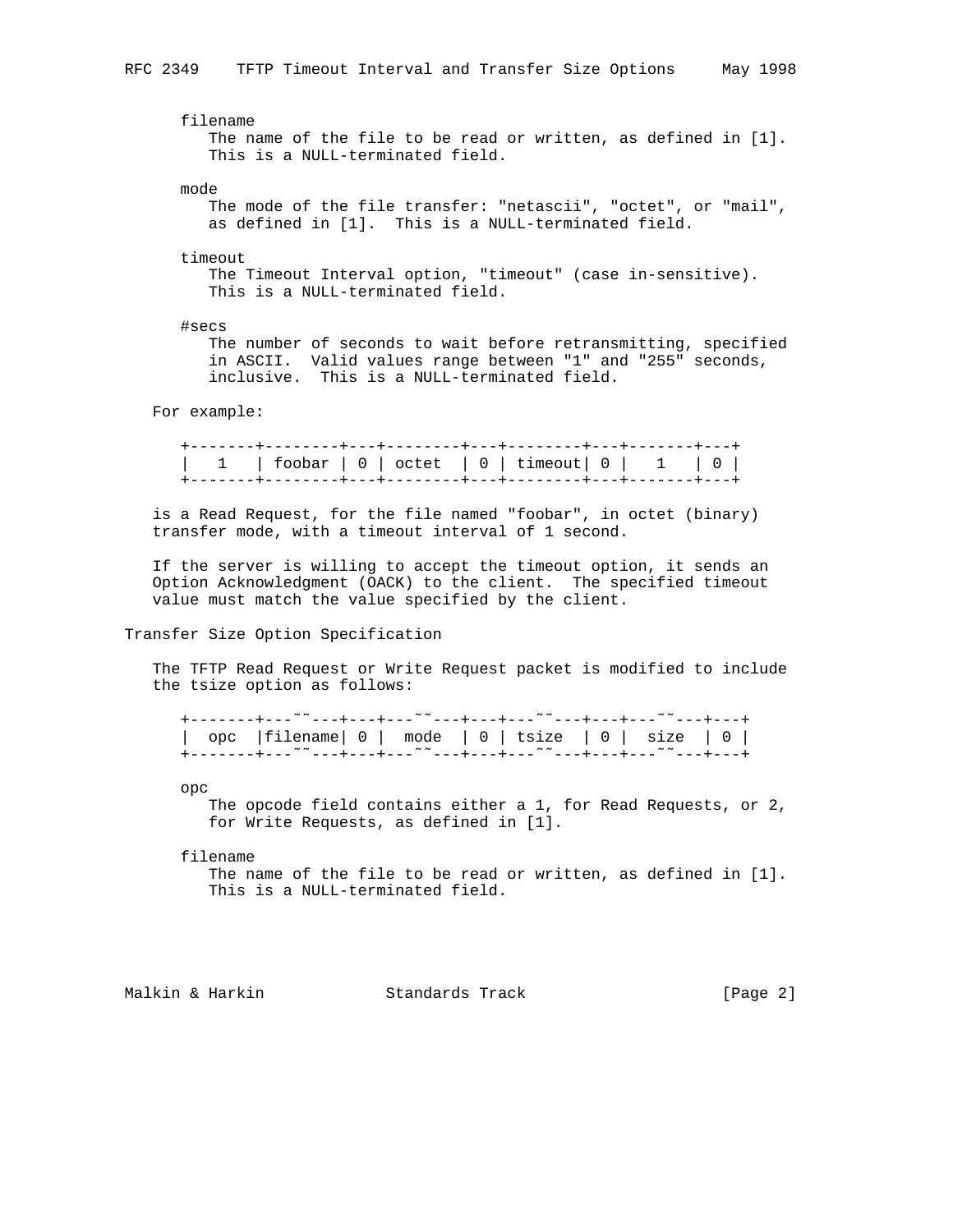mode

 The mode of the file transfer: "netascii", "octet", or "mail", as defined in [1]. This is a NULL-terminated field.

tsize

 The Transfer Size option, "tsize" (case in-sensitive). This is a NULL-terminated field.

size

 The size of the file to be transfered. This is a NULL terminated field.

For example:

 +-------+--------+---+--------+---+--------+---+--------+---+ | 2 | foobar | 0 | octet | 0 | tsize | 0 | 673312 | 0 | +-------+--------+---+--------+---+--------+---+--------+---+

 is a Write Request, with the 673312-octet file named "foobar", in octet (binary) transfer mode.

 In Read Request packets, a size of "0" is specified in the request and the size of the file, in octets, is returned in the OACK. If the file is too large for the client to handle, it may abort the transfer with an Error packet (error code 3). In Write Request packets, the size of the file, in octets, is specified in the request and echoed back in the OACK. If the file is too large for the server to handle, it may abort the transfer with an Error packet (error code 3).

## Security Considerations

 The basic TFTP protocol has no security mechanism. This is why it has no rename, delete, or file overwrite capabilities. This document does not add any security to TFTP; however, the specified extensions do not add any additional security risks.

References

- [1] Sollins, K., "The TFTP Protocol (Revision 2)", STD 33, RFC 1350, October 92.
- [2] Malkin, G., and A. Harkin, "TFTP Option Extension", RFC 2347, May 1998.

Malkin & Harkin Standards Track [Page 3]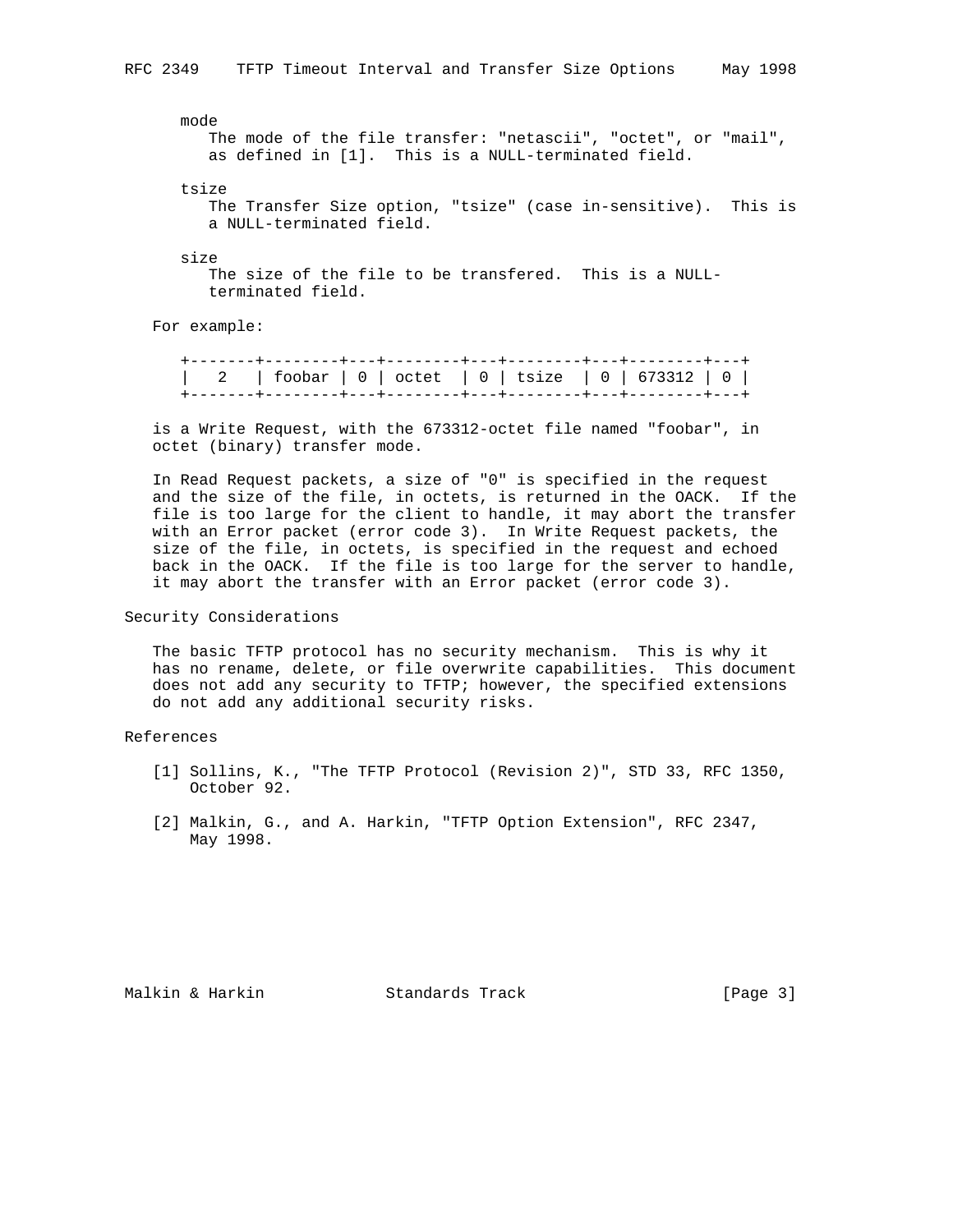Authors' Addresses

 Gary Scott Malkin Bay Networks 8 Federal Street Billerica, MA 01821

 Phone: (978) 916-4237 EMail: gmalkin@baynetworks.com

 Art Harkin Internet Services Project Information Networks Division 19420 Homestead Road MS 43LN Cupertino, CA 95014

 Phone: (408) 447-3755 EMail: ash@cup.hp.com